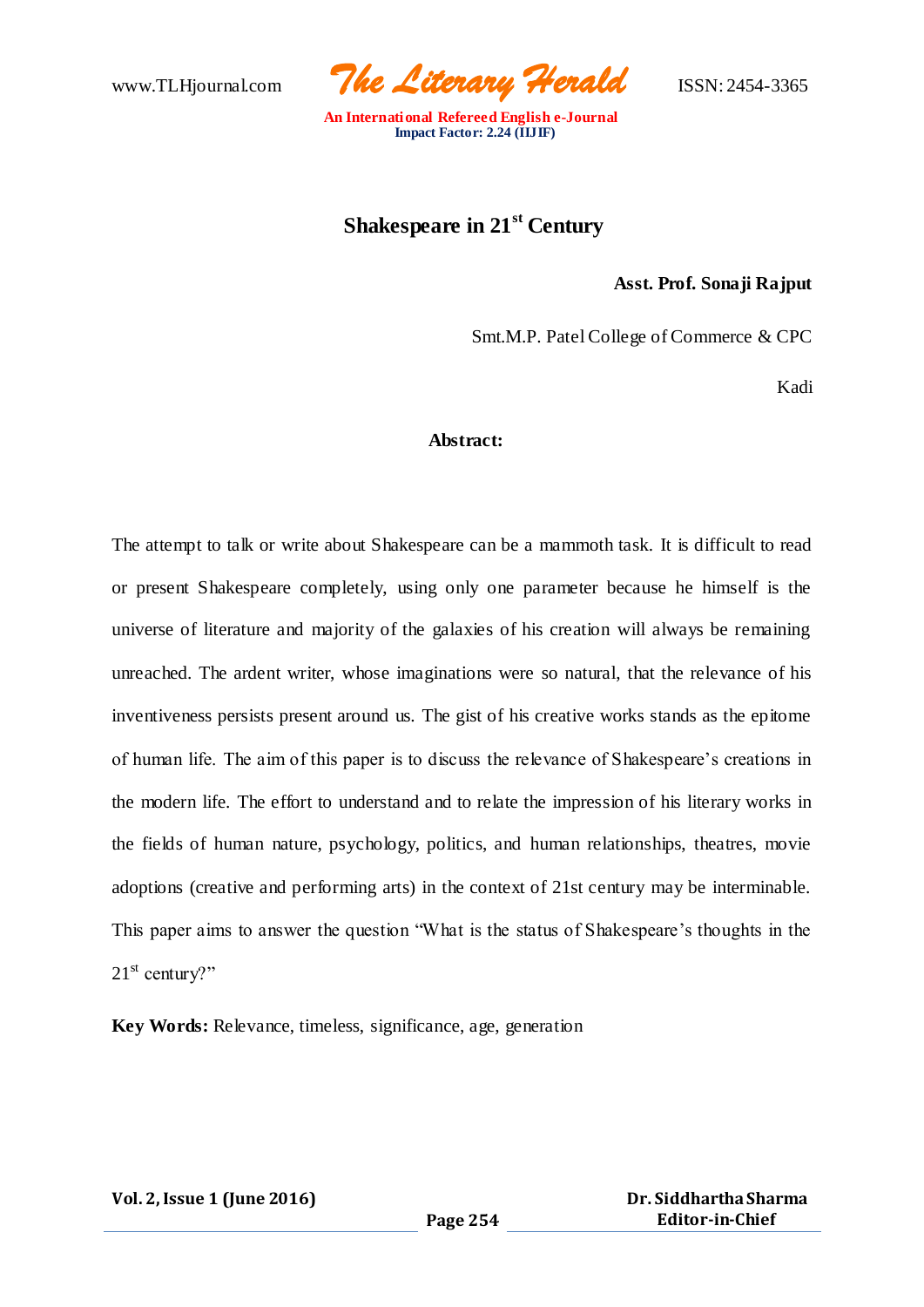

# **Shakespeare in 21st Century**

#### **Asst. Prof. Sonaji Rajput**

Smt.M.P. Patel College of Commerce & CPC

Kadi

A.C.Bradley in his book *Shakespearean Tragedy* writes: "Shakespeare was so masterly a playwright, and had so wonderful power of giving life to unpromising subjects, that to a large extent he was able to surmount his difficulty". Shakespeare's plays have fostered the protagonists like Hamlet, Othello, Macbeth, and King Lear who are controlled by their thoughts that lead them to the madness and self-destruction. The plays are full with humour, love, disloyalty, anger, deception, generosity, envy, fights and murders. He vividly depicts the categories of human conditions that are not going to change ever. Thomas Jefferson has rightly observed: "A lively and lasting sense of filial duty is more effectually impressed on the mind of a son or daughter by reading *King Lear* than by all the dry volumes of ethics and divinity that were ever written"

His famous soliloquy "to be or not to be" from *Hamlet* is what has been experienced by all of us in a life later or sooner. It has become the part of decision-making process. According to Daphinoff (a Professor at the University of Fribourg, Switzerland),"Hamlet's wonderful reflection on the waste of human life, compared to Falstaff's quibbles quibbling on the term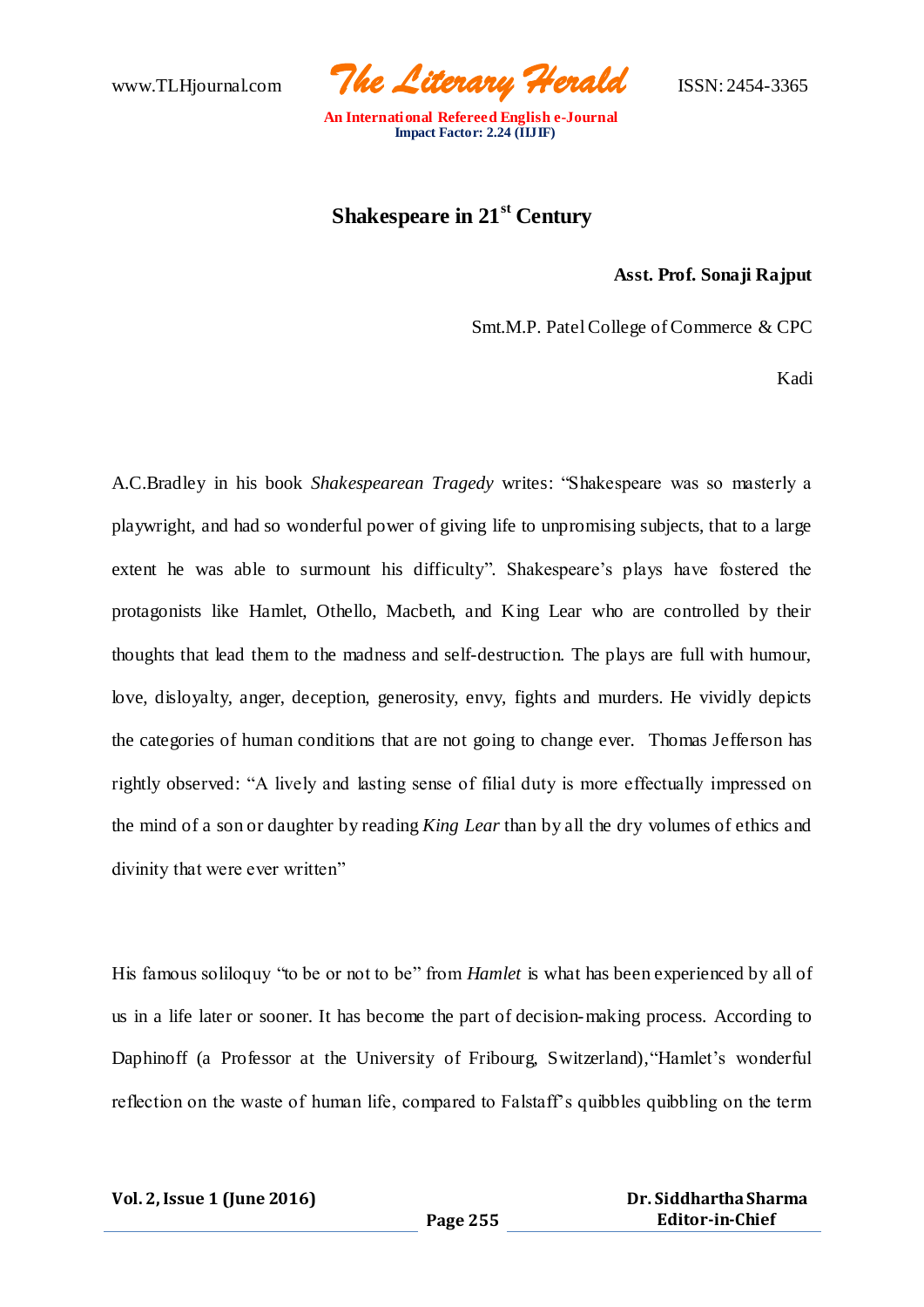www.TLHjournal.com *The Literary Herald*ISSN: 2454-3365

honour in the face of imminent death, is one of Shakespeare's most prevalent, gripping comments on the folly of war and the intrinsic value of life"

*The Merchant of Venice* sensationalizes the issues of intolerance, religious problems, injustice and cry of mercy. The centuries old depiction of issues is still relevant on both national and international level. If we talk in the context of India only, the new paper headlines are filled with the same disputes. Shakespeare is still appealing.

"More and more mankind will discover that we have to turn to poetry to interpret life for us," said Matthew Arnold. Shakespearean sonnets are the masterpiece of their kind .The universal expression of celebrating unrequited love is rested in *Venus and Adonis.* K.R.Srinivas Iyengar in his book, *"Shakespeare- His World and His Art"* writes about the popularity of Shakespeare's sonnets; "If there were no sonneteering vogue in the 1590's, Shakespeare by himself wouldn't have started any such fashion. On the other hand, had Shakespeare not ridden on the crest of the prevailing vogue, who will today care to read (or even read about) the sonneteers of the Elizabethan age?" This clearly interprets Shakespeare's mastery of sonnets.

Literature is the source through that theatre performances get flourishing. In the modern era, the charm of Shakespearean drama has not dimmed even after centuries. Both Hollywood and Bollywood love to reframe Shakespearean themes. The films like Haider, Maqbool, and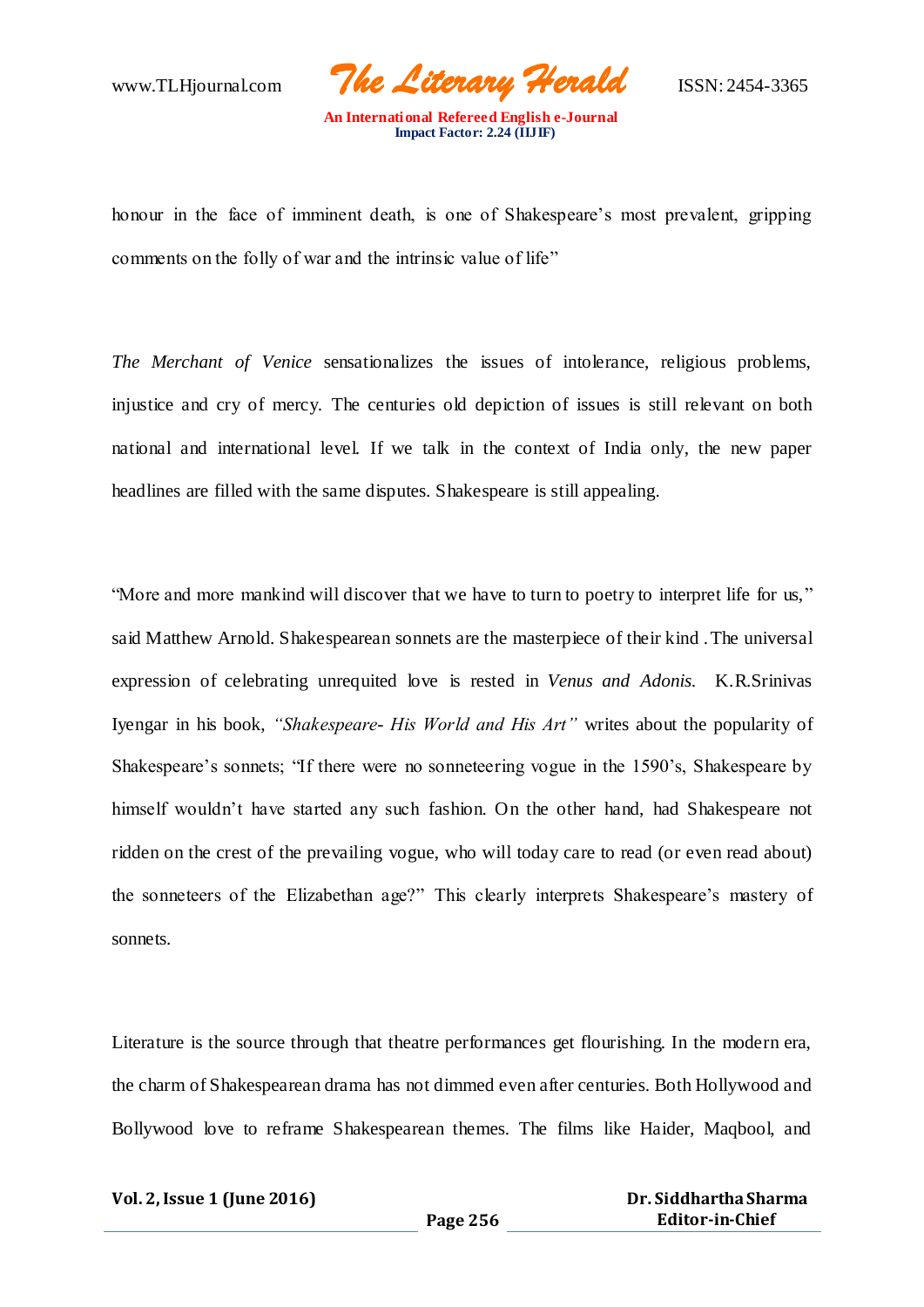www.TLHjournal.com *The Literary Herald*ISSN: 2454-3365

Omkara have the plot of Hamlet, Macbeth and Othello respectively. It shows the timeless impact of the Bard's creativity. The film stories, having the plot of '*Comedy of Errors'* with the addition of modern-day taste, attract larger audience even today. The film stories, based on with the addition of modern flavours attract larger audience even today.

Roman Polanski (1971) directed the movie that was the adaption of *Macbeth*, he clearly says:

"The themes of tyranny, brutality and politically motivated murder that were dramatized by Shakespeare are timeless - reports are frequently presented in the media of instances of such atrocities." Grigori Kozintsev, the Russian director's adaption of *King Lear* is known as the famous versions of Shakespeare's plays. Kozintsev clearly gives two key features that relate Shakespeare even today:

- (1) There is a connection between Shakespeare's dramatization of power and the abuses of power in contemporary politics.
- (2) The political reading of the play suggests better understanding of the Russian life pre and post Tsarist rule.

Gregory Doran's film adaptation of *Hamlet* for the BBC series in 2009 won many critics' favour. In this adaption, David Tennant played the role of Hamlet. In the words of J.J.Jorgens: "David Tennant presents a young, agile, intelligent and angry Hamlet, using body language that is familiar to observers of modern youth."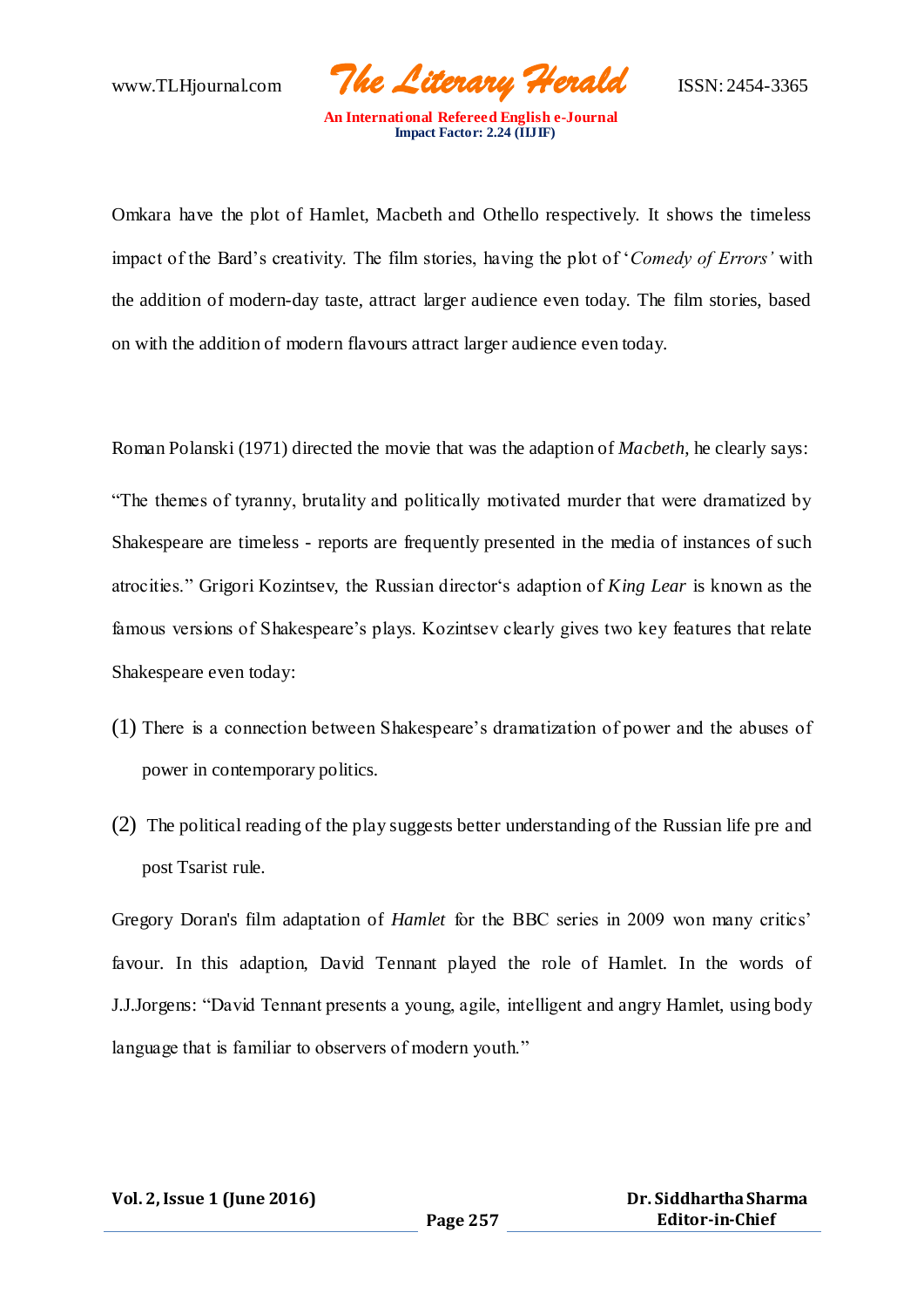www.TLHjournal.com *The Literary Herald*ISSN: 2454-3365

*'Romeo and Juliet'* has the charm to inspire Bollywood love stories in which the families are enemies to each other and do not allow two lovers to meet. The villainous characters in the movies remind us of Shakespeare's brutal and wicked villains. The infamous wicked villain, *Iago*, is even present in Indian daily soap operas in the female characters too. They envy the prosperity and advantages of the central characters and so they conspire to damage the relationships and create miscommunication.

Shakespeare has coined many of the terms and phrases. He left the heritage of words and phrases. There are many controversies about them but they are very popular and used worldwide. The famous phrase *'Catch a Cold'* is taken from Shakespeare's *Cymbeline.* The well-known term, 'Break *the Ice'* first appeared in *The Taming of the Shrew.* The original lines were; **"**And if you break the ice, and do this feat, achieve the elder, set the younger free". Shakespeare devised the word *'Obscene'* for something that is tasteless and it was used in his *Love's Labour Lost.* 

Shakespeare relates envy with "green eyed Monster" in his play *Othello*. We use the phrase "*Green with Envy"* to convey jealousy. Shakespeare's brilliance of inventing new quotes left us rich sayings, such as *"Vanished into thin air", "stood on ceremony", "a laughing stock", "laughing yourself into stiches"* and *"slept not one wink".* In his famous comic plays such as *Much Ado about Nothing* and *The Tempest* gifted us his sense of blunt insults such as "I do desire we may be better strangers", "More of your conversation would infect my brain".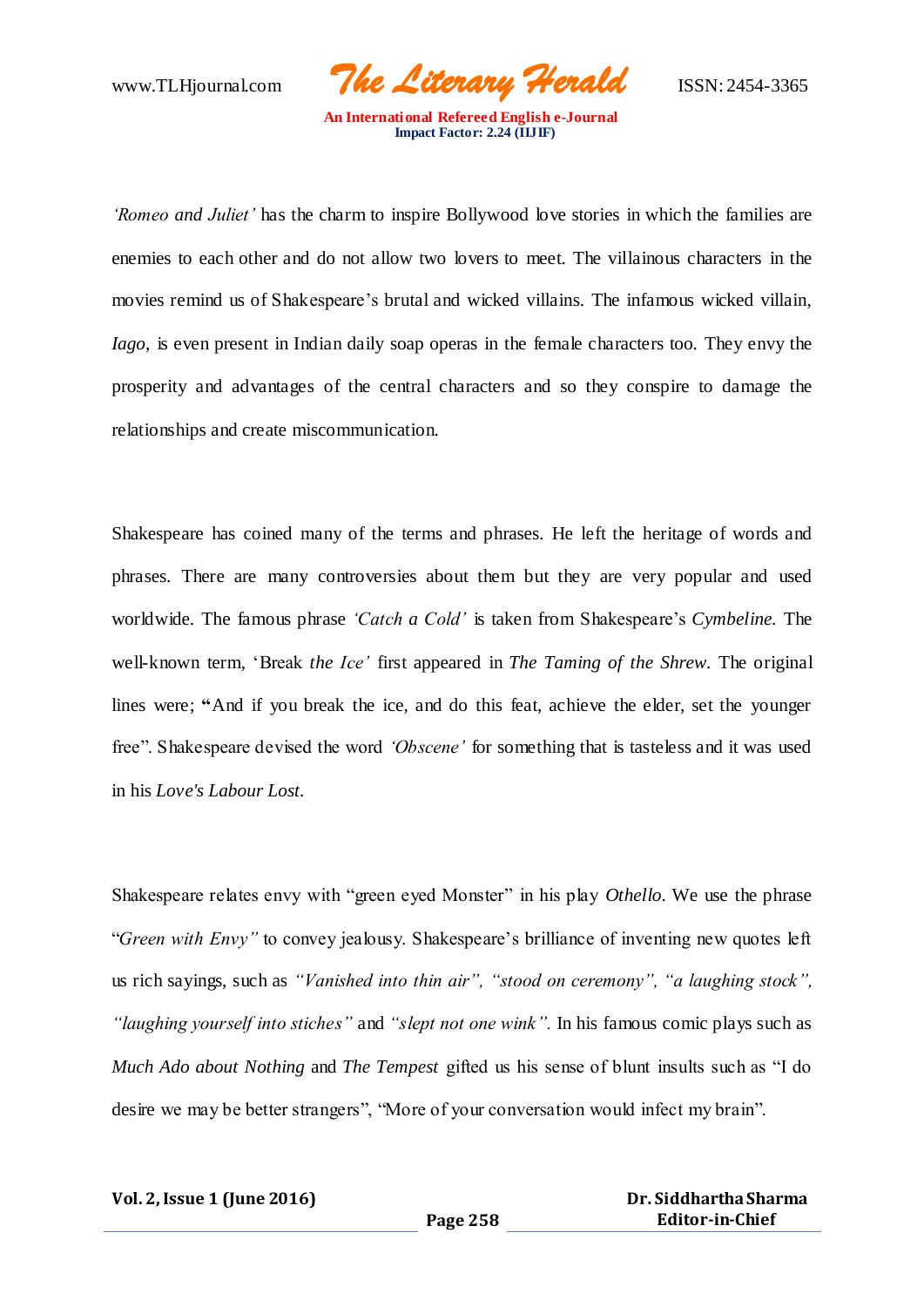www.TLHjournal.com *The Literary Herald*ISSN: 2454-3365

Barbara Gaines, the theatre director in Chicago talks in the context of political significance of Shakespeare's Julius Caesar. She admits; "We talked a lot about Vietnam and the Korean War. About the ancient Rome and Troy. About all of history. In addition, if there is human life on this planet in a couple of thousand years, they will be dealing with the same problems.……………………The names in the latter may have been Brutus and Julius Caesar and Antony, not Colin Powell and Saddam Hussein and George Bush, but the politics and power struggles are intensely familiar."

Another Shakespeare scholar Marjorie Garber admits the political significance of Shakespeare's *Julius Caesar*: "Shakespeare After All," this particular play "is as likely to be taught and read today in classes on political theory, business, and "leadership" as it is in the context of Shakespeare and his literary contemporaries," adding that the play speaks "pertinently, and impertinently, to the modern and postmodern condition, to modern history, and to modern politics, rhetoric and oratory." The current world political scenario is nothing but the modern version of *Julius Caesar.*

Again, to read and relate the famous bard Shakespeare in our age, he sounds still fresh and renewed. His masterpieces inspire many other fields of arts. The challenges are there as far as his use of old English words are concerned but that can be overcome. He deals with familiar concerns. Shakespearean characters, themes, and stories are the supply of the meaning for all age groups. The key features of his works are class, racism, betrayal, the status of a woman in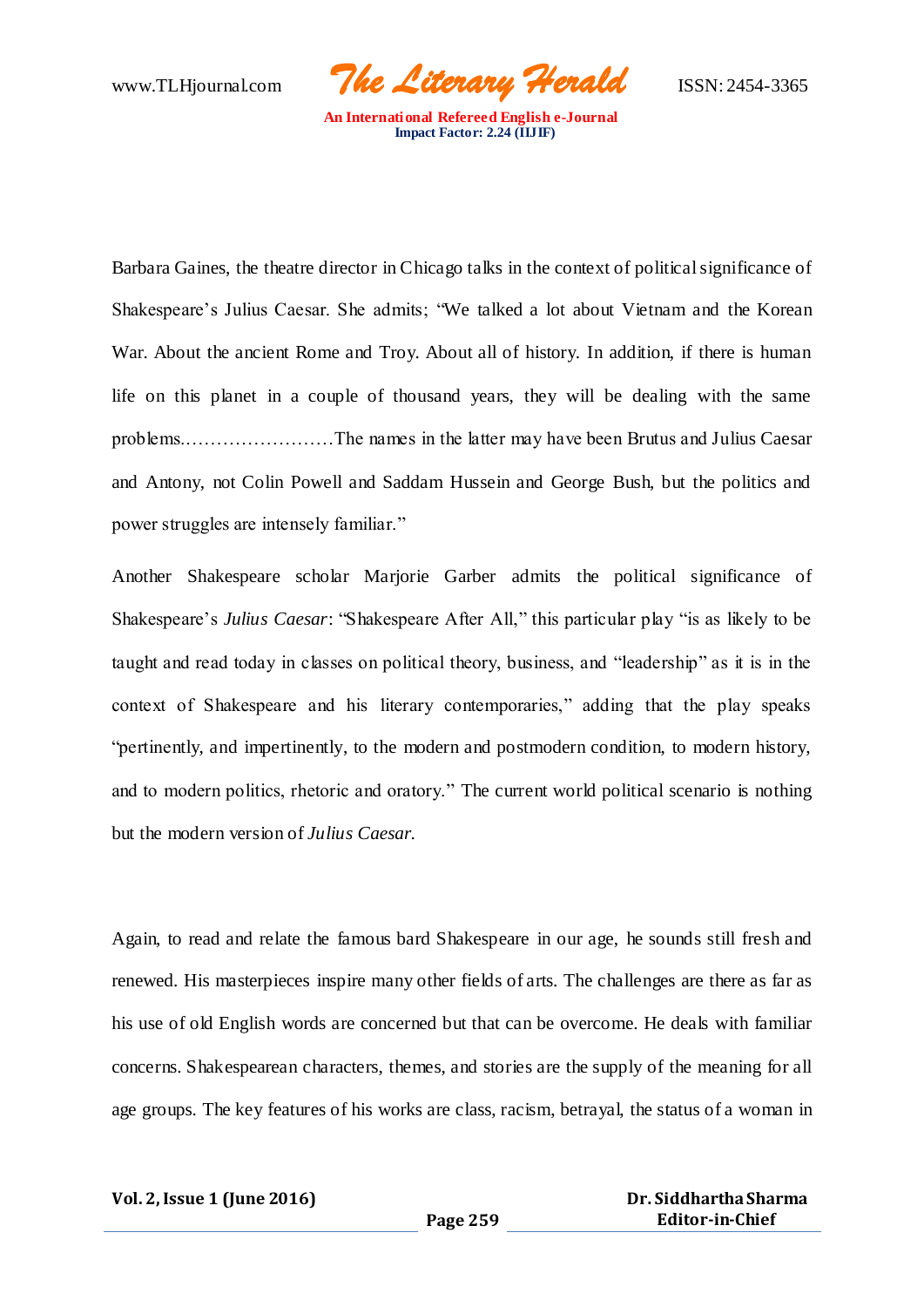www.TLHjournal.com *The Literary Herald*ISSN: 2454-3365

society, crime, death and boiling issues in today's world relate Shakespeare to the non-English speakers too. The fragrance of his novelty of ideas even today appeals different levels of our life.

### **BIBLIOGRAPHY:**

- A Timeless Thirst for Power:The Political Lessons Of Julius Caesar. 09 October 2013. 13 March 2016 <www.nytimes.com>.
- Bradley, A C. Shakespearean Tragedy. New Delhi: Atlantic Publisher, 1994.
- Chase, Kvasnak. "Shakespeare Standing Still in 21st Century." 2 October 2002. Middleburry Campus website. 13 March 2016 <www.middleburrycampus.com>.
- Gabriele, Griffin. Research Methods For English studies. New Delhi: Rawat Publication, 2007.
- Gill, Stoker. Shakespeare: Our Contempoary. 27 October 2005. 10 March 2016 <www.open.edu>.
- Hans, Bertens. Shakespeare's Relevance in the 21st Century. 15 August 2015. 18 March 2016 <ww.hubpages.com>.
- Iyengar, Srinivas K R. Shakespeare- His World and His Art. Bombay: 1964, 1964.
- Julia, K. "Julius Caesar More Relevant Than Ever." 15 December 2002. Chicaggo Tribune website. 12 March 2016 <www.chicagotribune.com>.